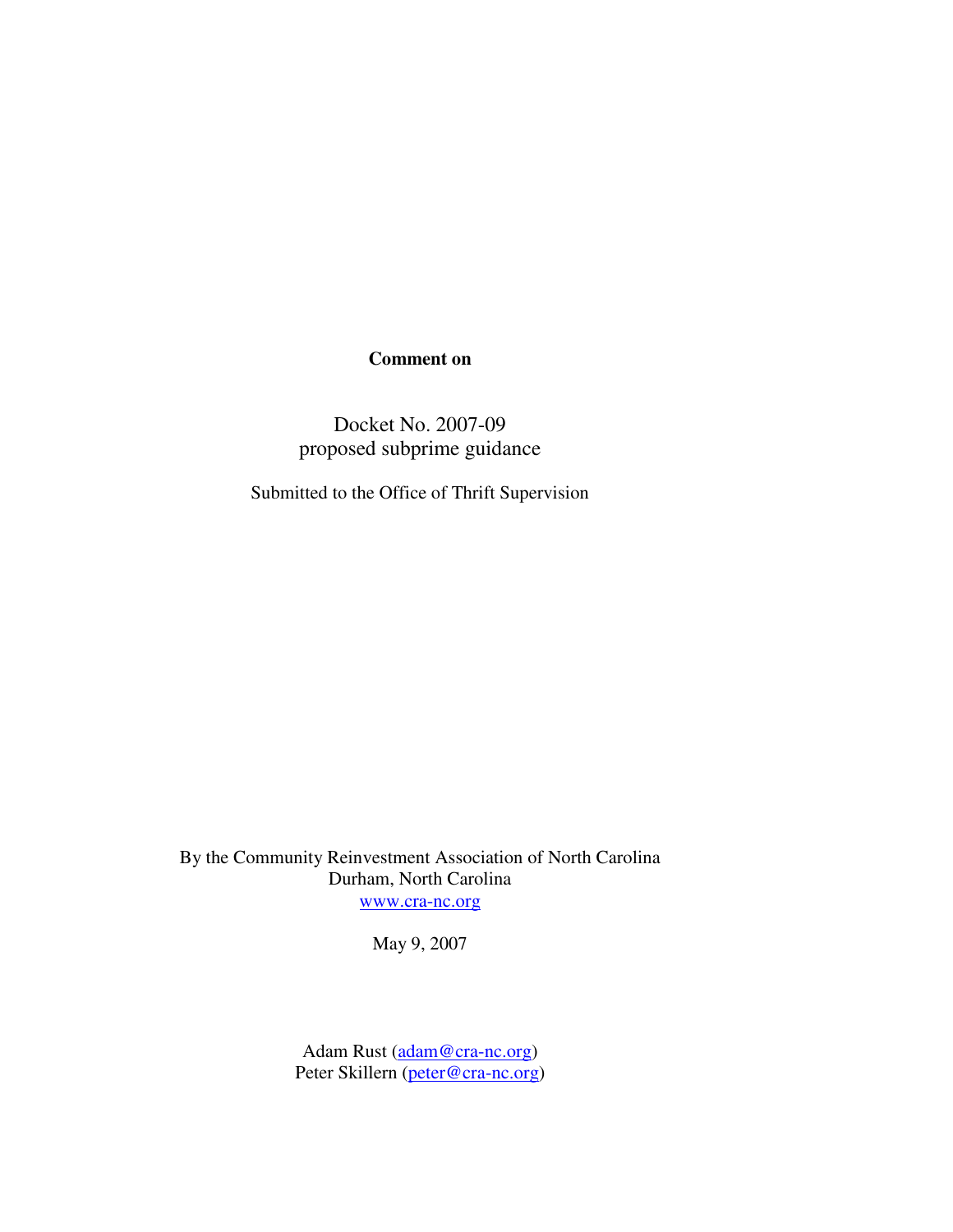*The Community Reinvestment Association of North Carolina is a nonprofit that seeks to help individuals and communities gain access to capital with the goal of building wealth. Often we work to eliminate systemic barriers for low income and minority consumers. Our work has catalyzed agreements to bring billions of dollars in capital to these neighborhoods. We have also worked to fight predatory lending that strips wealth.* 

We need a strong federal anti-predatory lending standard.

At the same time, we recognize the important regulatory resource that exists in state law, and believe that legislation must preserve the progress made by states to govern lending within their borders. In the wake of the recent *Wachovia* decision, that authority is now in limbo.

## **Discussion**

Non-traditional mortgages represent a new wrinkle on an old story. While broadening access to credit, they may become predatory as lenders push and borrowers use a product that is unsuitable and perhaps unsustainable. Although they include many different products, they are alike in their ability to introduce risk to the financial system. Some borrowers can handle a nontraditional mortgage. But many others are not prepared to plan for a balloon payment, for the reset of adjustable rate loan, or for some of the other products now available in the marketplace. The problem is as much one of scale as anything. Simply put, nontraditional mortgages have become common place and that suggests that they are no longer going to the narrow group of consumers prepared to handle the responsibility that they require.

# **What are we talking about?**

Non traditional mortgages include interest only (IO), pay-option adjustable rate mortgages. Some of the features that regulators should focus upon:

- No or low documentation of income
- Negative amortization: borrower debt increases over the life of the loan when unpaid interest is added to principal
- Teaser rates (interest rates in the short-term that are much lower than the index rate that will form the basis of the loan's pricing for the majority of its life.
- Interest-Only loans
- The simultaneous use of second lien mortgages (piggyback loans) to skirt loan-to-value criteria.
- Loans that combine more than one of these features

CRA-NC's concerns extend beyond the Federal and North Carolina defined universe of non-traditional mortgages. We are also concerned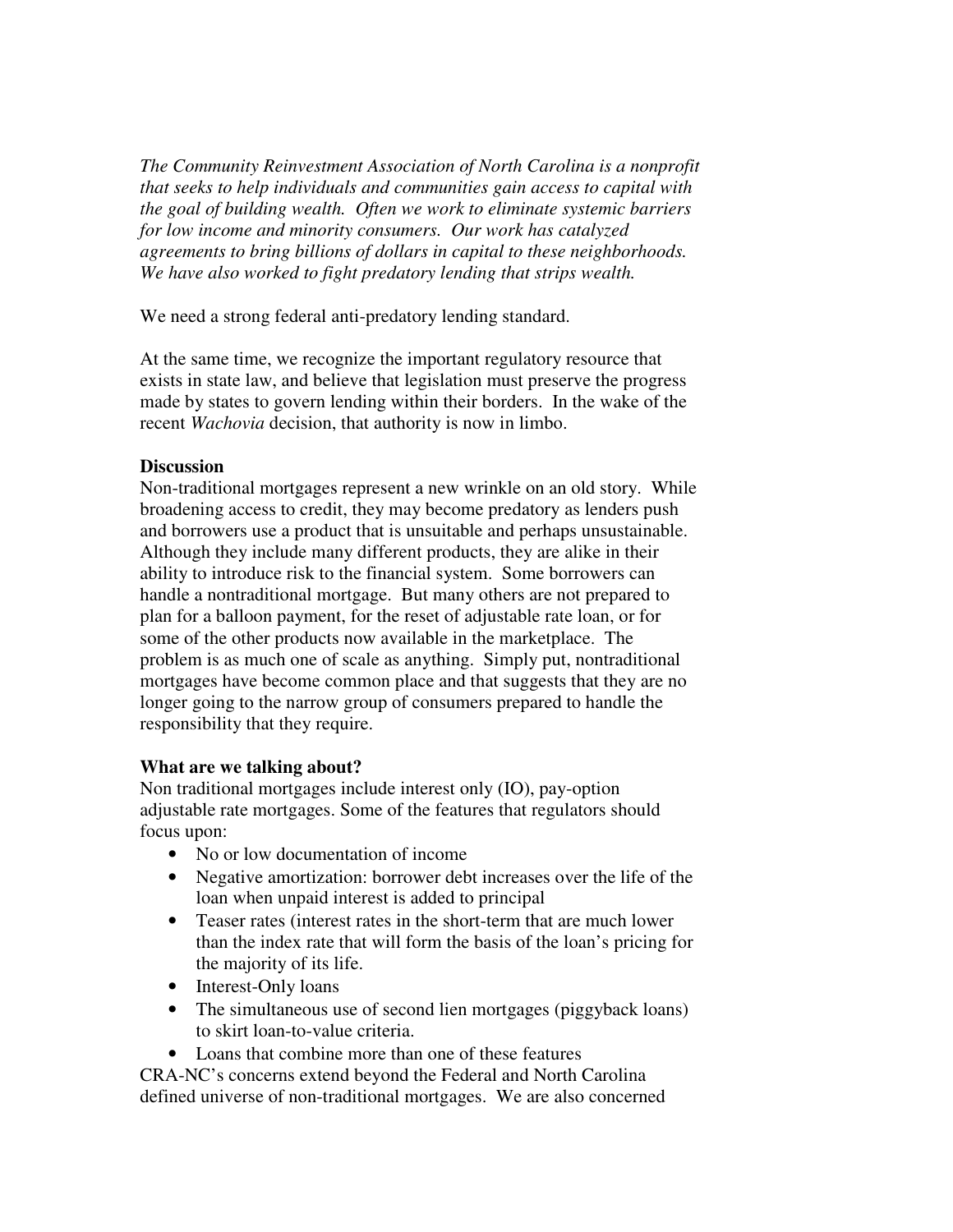about the impacts of home equity line of credit loans (HELOCs) and reverse mortgages.

We commend the Commissioner of Banks for identifying this problem. We believe that the extent of the problem is growing. As a community, we have not yet known the impact of the new easy credit rules used by the non-prime mortgage industry. As portfolios season, they will include more frequent mortgage problems.

Nontraditional mortgages are slightly different than nonprime or subprime mortgages.

Nevertheless, the two often interact. Let's examine the size of the nonprime mortgage lending industry: The next graph shows the scope of non-prime originations.



Source: New Century Financial Investor Conference

This chart shows the market for non-prime loans in the United States, courtesy of New Century Financial. New Century should know about the market, as they are the second leading originator of nonprime mortgages in the United States. This data comes from an August, 2006 investor's conference.

The point of the graph is to show that nonprime mortgages have grown in volume recently. For years, their use stayed steady. The chart shows a slight increase in 1999, followed by a drop in the subsequent year.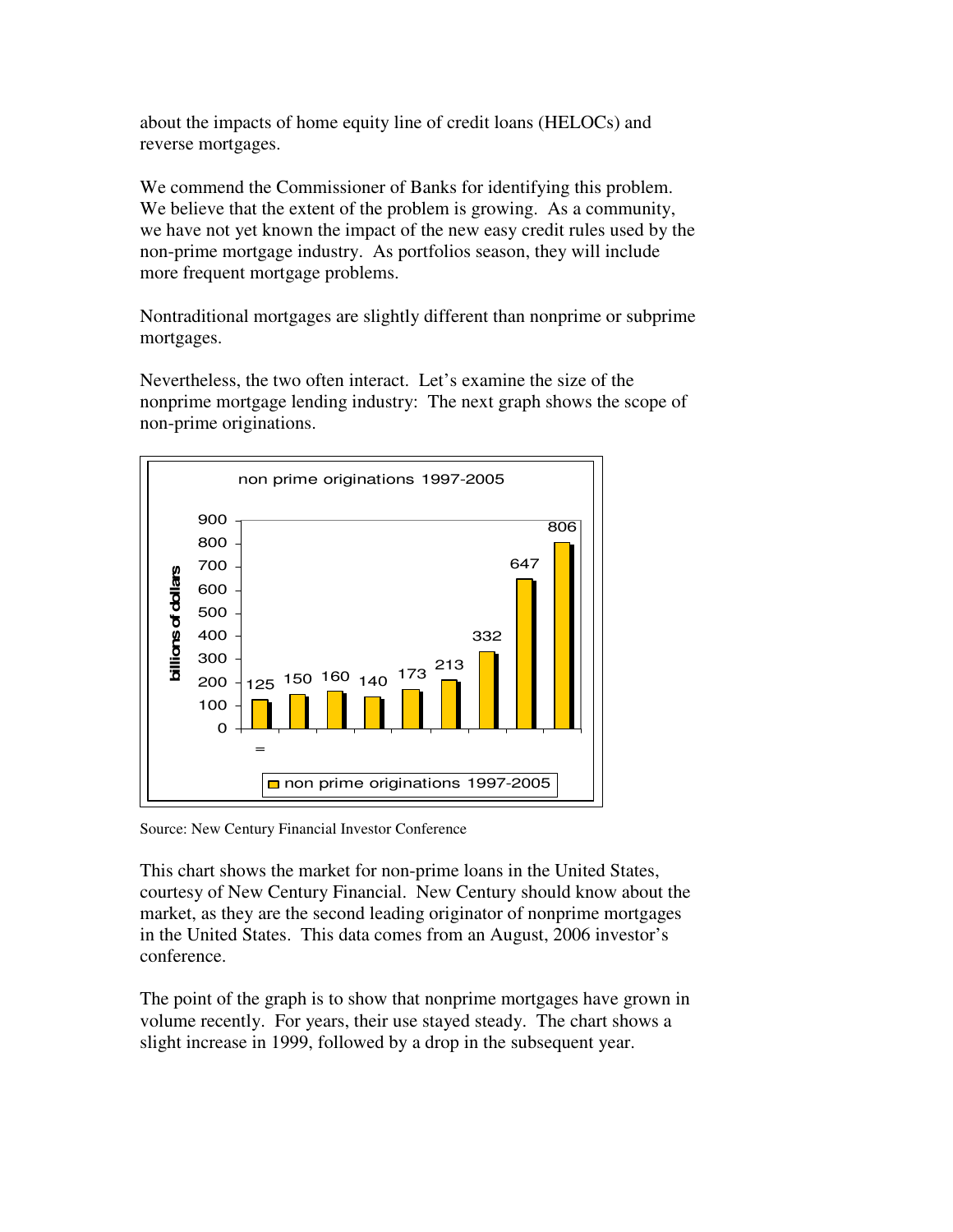However, beginning in 2002, nonprime originations took off. Now they make up almost one quarter of the \$3 trillion annual mortgage lending market.

Non traditional mortgage lending is slightly different than descriptors like "nonprime" or "subprime." Its definition owes less to the bad credit quality of the applicant as it does to the unusual structure of the terms of the mortgage itself. Of course, sometimes the nontraditional mortgage structure proves attractive to the class subprime borrower. One instance is the no or low-documentation of income – whereby a borrower can skirt a debt-to-income or payment as a percent of income ratio.

Moreover, it is the features of nontraditional mortgage lending that make it so closely aligned to the general idea that people allude to when they use the otherwise hard to define term "predatory lending."

The scope of the problem is growing. Nontraditional mortgages are taking off even faster and have become an even larger factor in the marketplace: in 2005, for example 63 percent of all mortgages were either interest-only or adjustable rate mortgages<sup>i</sup>. In three states, negative amortization loans accounted for at least 14 percent and as much as 27 percent of all loans in  $2005$ <sup>ii</sup>. For 18 months of 2004 and 2005, almost one in three borrowers put no cash down when they purchased their home<sup>iii</sup>.

A recent study by the Federal Reserve concluded that nontraditional lending is relatively specialized: about half a group of surveyed banks indicated that nontraditional mortgages constituted less than 5 percent of their outstanding portfolios. Two of three indicated that it was less than 15 percent. However, about one quarter reported that nontraditional mortgage loans accounted for more than 30 percent of their home loans! Moreover, it's the biggest banks that are most likely to avoid the nontraditional mortgage market: the group of banks where nontraditional mortgages make up less than 5 percent of business make up 60 percent of originations by loan amounts.<sup>iv</sup>

That means that the set of financial institutions who are making most of the nontraditional mortgages come from less than familiar sources. Fieldstone Investment Corporation, for example, makes many of its loans over the Internet. Many people know that Wachovia, Wells Fargo, Bank of America and BB&T are among the top lenders by volume in North Carolina. But would you be surprised to know that Countrywide Home Loans ranks fourth, First Franklin Financial ranks ninth, and American Home Mortgage ranks tenth, followed closely by Option One Mortgage  $(12<sup>th</sup>)$ , CitiFinancial (16<sup>th</sup>), Fremont Investment and Loan (17<sup>th</sup>), and Dover Mortgage Company  $(20<sup>th</sup>)$ ? The new face of mortgage lending is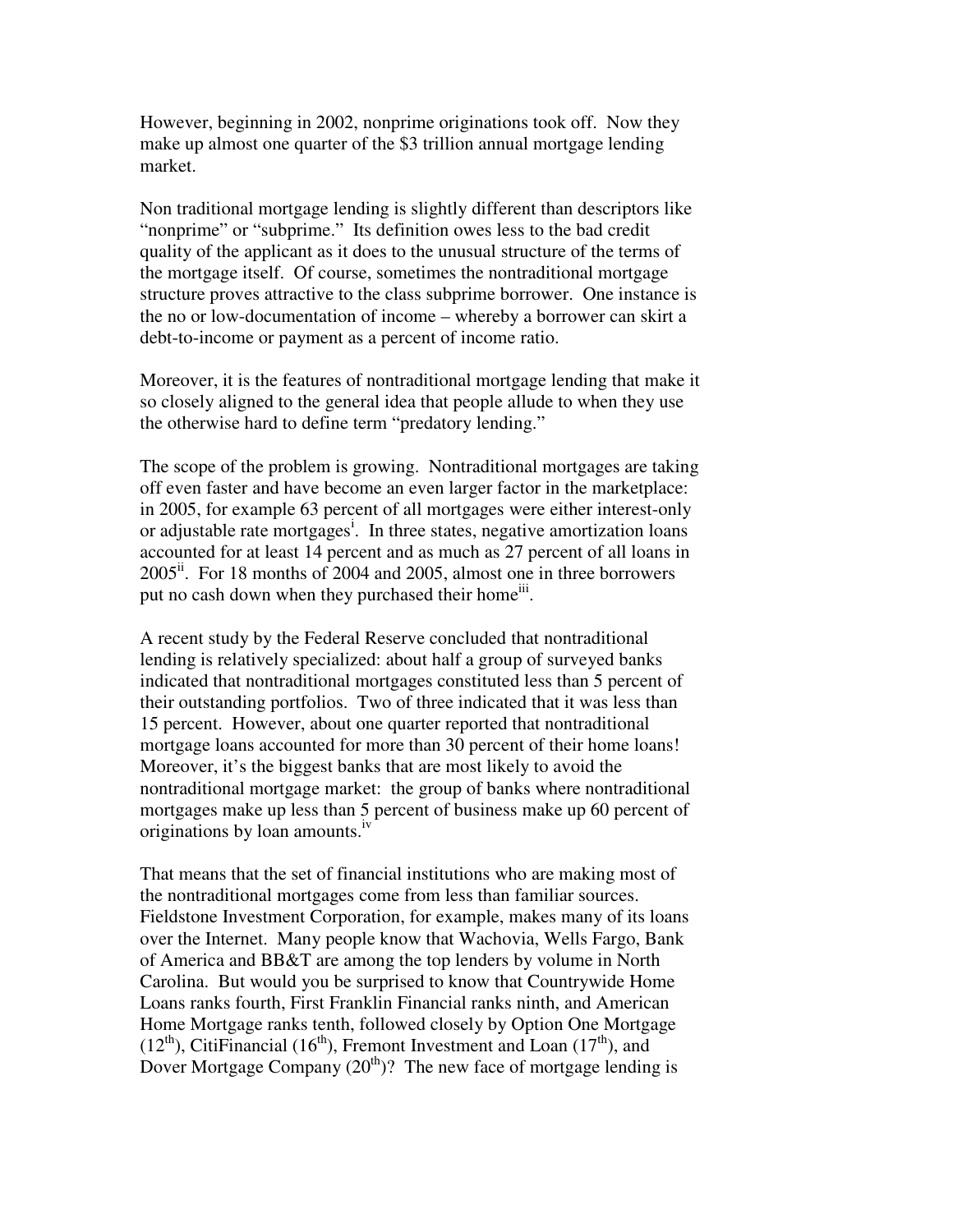not familiar. This way of doing business is yet to be understood outside of a low-interest rate environment.

The truth about subprime and nonprime is becoming painfully clear on Wall Street. Friedman, Billings, and Ramsey, a leading investment firms and one with a reputation for expertise in banking, recently produced an internal report on subprime lending. Their focus was on the recent performance of the existing mortgage portfolios of publicly trading companies in the subprime mortgage field. Their study included Aames, Accredited Home Lenders, Ameriquest, Countrywide Financial, Delta Credit, Equity One, Fieldstone Investment Corporation, Finance America, Fremont, GMAC, New Century, Novastar Financial, Option One, and Saxon.

What they found suggests that the bad news that everyone fears about nonprime origination and subsequent credit problems has begun to materialize.

- Default rates for Friedman, Billings, and Ramsey's list of studied "nonprime" lenders increased to 3.21 per cent in November 2006.
- The 2006 pools issued by Option One posted the worst defaults performance with a 3.95 per cent default rate, followed by GMAC RFC at 3.94 per cent and Aames at 3.90 per cent.

In general, default rates for FBR's universe of companies increased from 2.52 per cent in October 2006 to 3.21 per cent in November 2006.

In the Federal Reserve report, forty percent of lenders holding nontraditional mortgages indicated in a survey that they expect the credit quality of their nonprime portfolio to deteriorate in the next twelve months<sup>v</sup>. Even though the economy can be characterized as "relatively strong" by analysts like Moody's, mortgage delinquency rates are higher than anytime since 2001.<sup>vi</sup> The next chart shows that more and more borrowers are struggling to keep up with their mortgage payments.

| $=$ $\frac{1}{2}$ $\frac{1}{2}$ $\frac{1}{2}$ $\frac{1}{2}$ $\frac{1}{2}$ $\frac{1}{2}$ $\frac{1}{2}$ $\frac{1}{2}$ $\frac{1}{2}$ $\frac{1}{2}$ $\frac{1}{2}$ $\frac{1}{2}$ $\frac{1}{2}$ $\frac{1}{2}$ $\frac{1}{2}$ $\frac{1}{2}$ $\frac{1}{2}$ $\frac{1}{2}$ $\frac{1}{2}$ $\frac{1}{2}$ $\frac{1}{2}$ $\frac{1}{2$ | delinquency (30+) |       |
|------------------------------------------------------------------------------------------------------------------------------------------------------------------------------------------------------------------------------------------------------------------------------------------------------------------------|-------------------|-------|
|                                                                                                                                                                                                                                                                                                                        | 3Q 06             | 4Q06  |
| prime                                                                                                                                                                                                                                                                                                                  | 2.44              | 2.57  |
| subprime                                                                                                                                                                                                                                                                                                               | 12.56             | 13.33 |
| <b>FHA</b>                                                                                                                                                                                                                                                                                                             | 12.8              | 13.46 |
| VA                                                                                                                                                                                                                                                                                                                     | 6.58              | 6.82  |
|                                                                                                                                                                                                                                                                                                                        |                   |       |
| prime ARM                                                                                                                                                                                                                                                                                                              | 3.06              | 3.39  |
| prime Fixed                                                                                                                                                                                                                                                                                                            | 2.1               | 2.27  |
| subprime ARM                                                                                                                                                                                                                                                                                                           | 13.22             | 13.44 |
| subprime fixed                                                                                                                                                                                                                                                                                                         | 9.59              | 10.09 |

Delinquency Rates, 1 to 4 family homes

Source: Mortgage Bankers Association

3Q and 4Q 2006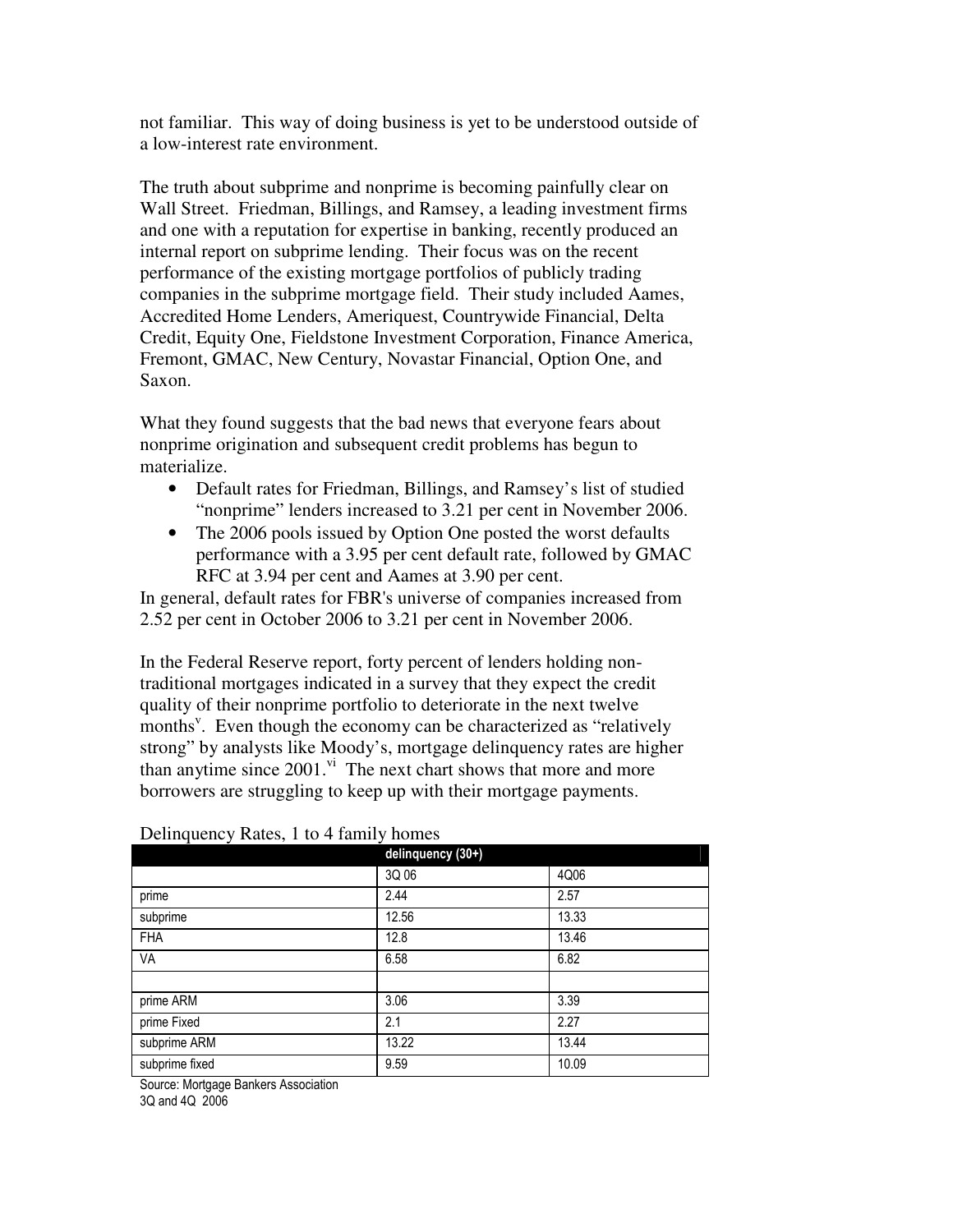Wall Street has doubts. CRA-NC worries about how this will play on Main Street. Studies show that foreclosures pull down the property values of homes in their immediate neighborhoods. That demonstrates some of the safety and soundness concerns that in our minds justify the interest of the NC OCOB in this issue.

Extrapolating further, we would like to point out that the downside impact of nontraditional mortgage lending will inevitably be concentrated in some neighborhoods. Subprime lending is more likely to lead to foreclosures, and neighborhoods with high amounts of subprime lending are simultaneously ones with high amounts of foreclosures.<sup>vii</sup> A Department of Housing and Urban Development (HUD) report found that subprime lending is also disproportionately concentrated in minority neighborhoods.<sup>viii</sup> Now nontraditional mortgage lending threatens to introduce new strains of neighborhood distress.

## *Income and Asset Verification*

The number of mortgages originated without adequate verification of income concerns us. Financial institutions adopt a policy of low or no documentation of income for good and bad reasons. Sometimes, it frees up an institution to make loans to borrowers who do not fit within the norm. For example, a "no-doc" program can give a retired borrower a means of qualifying for a loan without getting marked as higher risk. Without other checks for assets, though, it relies upon the collateral value of properties. In a market where home values stay steady or go up, safety and soundness concerns are met. When changes drop the value of homes, as has occurred in many markets in the last half of 2006, it can be just the opposite: borrowers can owe more than they have to pay on homes worth less than the value of the outstanding debt.

This amounts to a system that skirts proper underwriting. It invites the kind of trouble that has developed in recent months: in the last half of 2006, delinquencies have jumped. Some lenders, such as H&R Block's Option One Mortgage, report rates of delinquency among their originations that were almost 4 percent.

Income and asset verification have an important role in underwriting. It seems like this should be a statement that advocates should not have to make. It makes common sense. Yet given the recent practice among some groups, it has to be said.

Actions we encourage:

• Full documentation (no stated income loans). In the event that a lender provides a "low-doc" or "no-doc" loan, we would ask lenders to disclose any price premium for the privilege.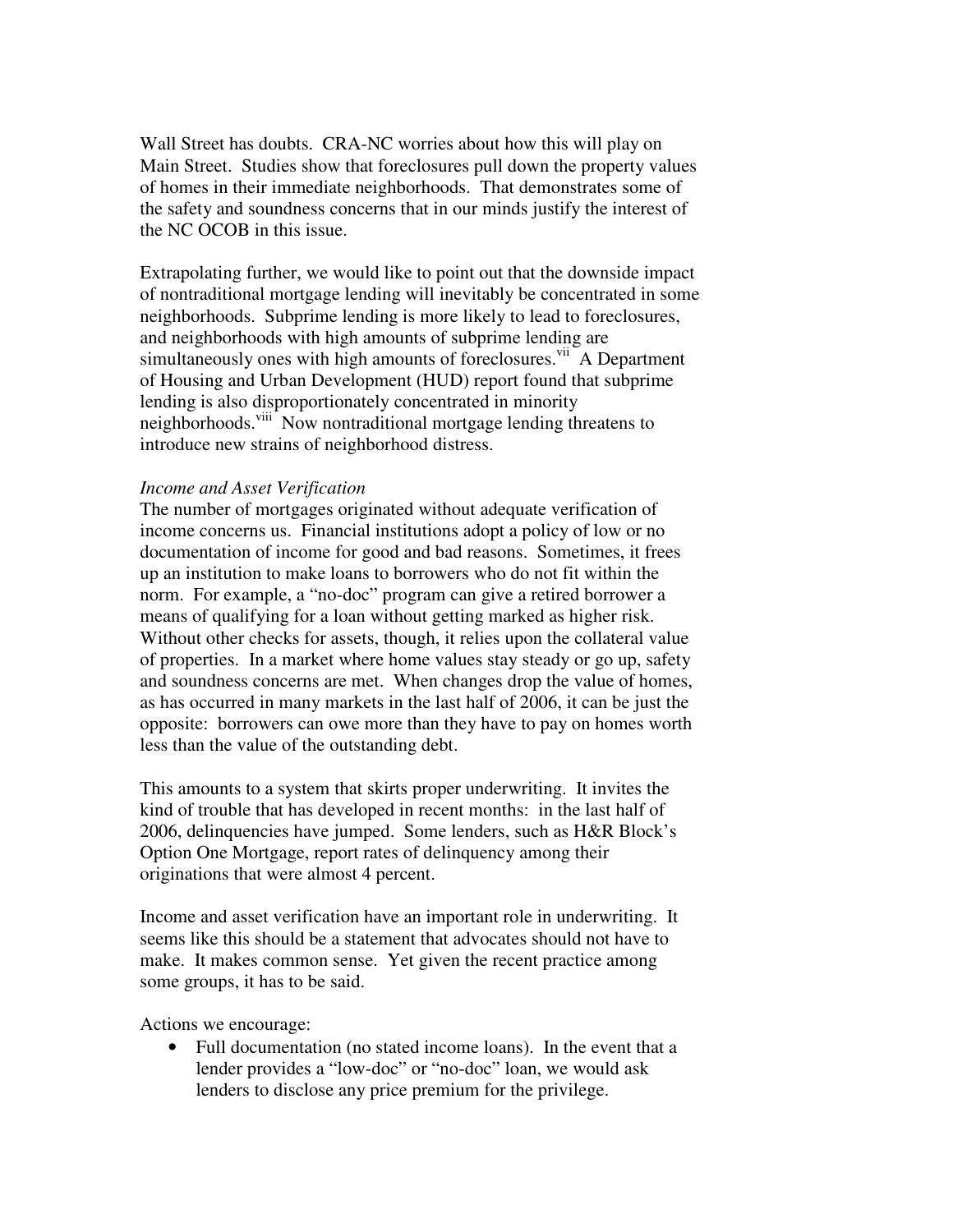- Face-to-face, know your customer originations coupled with standard industry FICO scoring
- Examination of w-2s and tax returns
- Make debt service ratios pass internal affordability tests with the assumption that interest rates might increase by 200 basis points. Debt to income ratios should be examined. While a strict ceiling on debt to income might have unintended consequences that harm access to credit, there is some place for the DTI in the examination of lending. It is fair to say that loans with DTI's above 50 percent are "stressors" and should be elevated for further underwriting analysis.
- More disclosure about the maximum potential monthly payment after an adjustable or interest-only loan resets. We would suggest something institutionalized in its form, such as the "Schumer Box" in the Truth-In-Lending disclosure form that tells the real interest rate (APR) cost, the amount being borrowed, and the amount of interest necessary to finance the loan over the life of its term.
- Cap loan amounts at 105 percent of the original loan amount. This would serve as a protection with negative amortization loans.
- Monitor debt to income ratios, particular on non-owner occupied properties.
- Do not allow for simultaneous collateral (piggy back loans) in conjunction with negative amortization. This combination only works when property values go up. In the event of a downside, borrowers, lenders, and their surrounding communities will all suffer the downside.
- Lenders should implement incentives for their brokers and loan originators that align their pay with the long term performance of loans. The arms length relationship that lenders keep with brokers permits both to escape culpability for poor underwriting decisions.

# *Interest Only Loans*

Interest only loans are easy to understand: borrowers only pay interest and no principal on their mortgage debt. They are not new to this period. They were actually popular, although usually with a 10 year mortgage, during the 1920s. During that period, many home buyers opted for interest only loans so that they could put their outside cash into the booming stock market.<sup>ix</sup> Ultimately, when the stock market crashed at the end of the 20s, interest only loans led to more foreclosures.<sup>x</sup> For the next seven decades, interest only loan products remained uncommon.

In the last decade, some markets have witnessed a transformation around interest only borrowing. An I/O loan allows a borrower to qualify to buy a much larger home. It can allow a borrower to finance several properties at once. I/O loans appeal to real estate investors who want to buy property with a positive cash flow.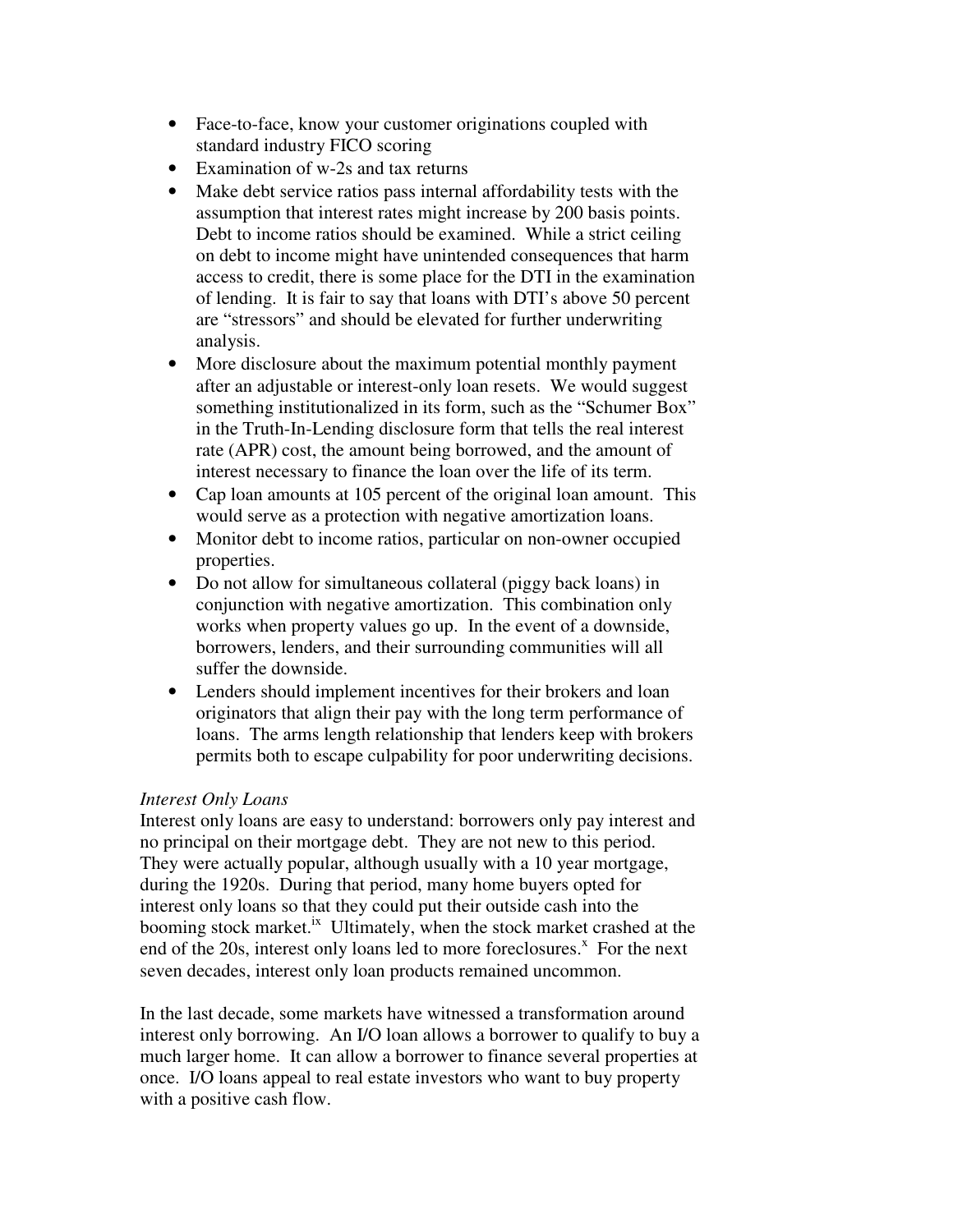### *Negative Amortization*

Negative amortization loans seek to provide flexibility to borrowers with fluctuating incomes. They allow borrowers to defer their interest payments. That's a good idea in the right situation, but probably something that most people should consider with a lot of hesitation.

Giving a borrower the option to pay only a portion of the interest due on their debt leaves open the possibility of a repayment schedule where debt grows over time.

With negative amortization loans, the piper does come calling sooner or later. Some institutions reset the minimum payment every year. When borrowers have underpaid in the previous 12 months, resetting will increase their debt service.

#### *Introductory Rates*

Our perspective is that consumers, the public and financial institutions share an interest in seeing capital allocated in a responsible manner. Foreclosures bring a crisis not just upon homebuyers and the balance sheets of banks, but also upon the neighborhoods where those homes are located. A foreclosure harms property values. When multiple foreclosures take place in the same neighborhood, the threat is great and the possibility exists of a "tipping point" in neighborhood home valuation. One study in Chicago, often cited but worth repeating, found that each foreclosure in a neighborhood lowered the value of surrounding single family homes by  $0.9$  percentage points<sup>xi</sup>.

The most common product in the new subprime mortgage lending field is the "2/28 adjustable rate mortgage<sup>xii</sup>". As we pointed out, this is the kind of product that draws specialists. Fieldstone Investment Corporation, an internet lender based in Columbia, Maryland, made 94.9 percent of its 3<sup>rd</sup> quarter 2006 origination through the 2-28 hybrid. To attest to the linkage between nontraditional mortgage products and credit quality, the average FICO for their loan pool was 648.

In the typical "2-28", the interest rate can change every 6 months after the first two years of the mortgage. Remember that most adjustable rates are made up of two factors – the index and the margin. The index rate is the base interest rate that the product draws from such as the LIBOR or the prime rate. The margin is the amount of spread between the index and the actual rate. In this product, a borrower pays a lower rate for the first two years of the mortgage. That can be the index, or even a rate below index. When the two years is up, the margin is introduced. All of this means trouble for a borrower with a tight budget. When there is a change in the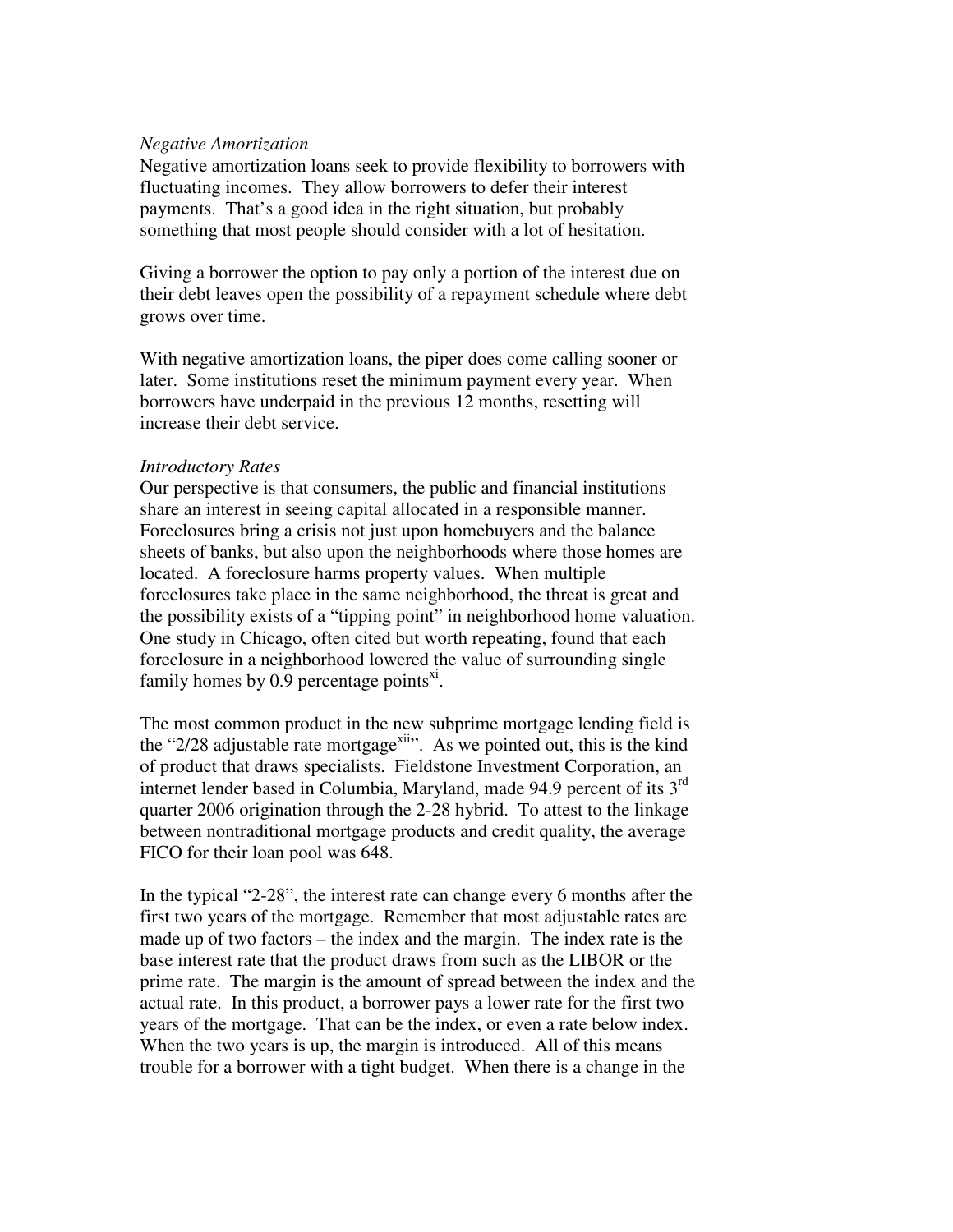interest rate, a borrower sees a big jump in their monthly mortgage payment.

We would like to highlight one company to illustrate the problem of teaser rates. H&R Block promises that it will not make loans to borrowers where debt service exceeds 45 percent of income. We believe that this policy in and of itself is too high. Nevertheless, that is the stated policy. The promise is all the more specious, though, in the context of Block's use of adjustable rate mortgages. In 2006, 80 percent of Block's non-prime mortgage originations came with adjustable rates<sup>xiii</sup>.

In their 10-K, H&R Block describes their business this way:

[Our] Non-prime mortgages are those that may not be offered through government sponsored loan agencies and typically involve borrowers with limited income documentation, high levels of consumer debt or past credit problems. Even though these borrowers have credit problems, they also tend to have equity in their property that will be used to secure the loan.

In essence, Block choose to look past income or high debt knowing that government guarantees will bail them out in the event of trouble. Moreover, they believe that the risk that comes from low documentation of income is made up for by targeting borrowers with high amounts of existing equity in the properties. That is borne out in their operating statistics, as well. In spite of the high debt and low wealth characteristic of their customer base, the portfolio still has a loan-to-value below 80 percent. The average cost (WAC) within the portfolio was 7.87 percent. Even now, more than 72 percent carried a prepayment penalty<sup>xiv</sup>.

This reads like a playbook for predatory lending.

It amounts to a strategy that harms communities coming and going: first it saddles consumers with debt that they are incapable of paying. Then, it requires public funds to guarantee bad debts or it consumes equity with foreclosures.

The impact of this underwriting is coming to bear: In the first 11 months of 2006, Option One (one of Block's two mortgage origination channels) had a default rate on its pool of loans of 3.95 percent<sup>xy</sup>.

A better system is to underwrite loans that gauge debt service ability based upon the maximum potential payment of a loan.

"Assess a borrower's ability to repay the loan, including any balances added through negative amortization, at the fully indexed rate that would apply after the introductory period. The agencies recognize that this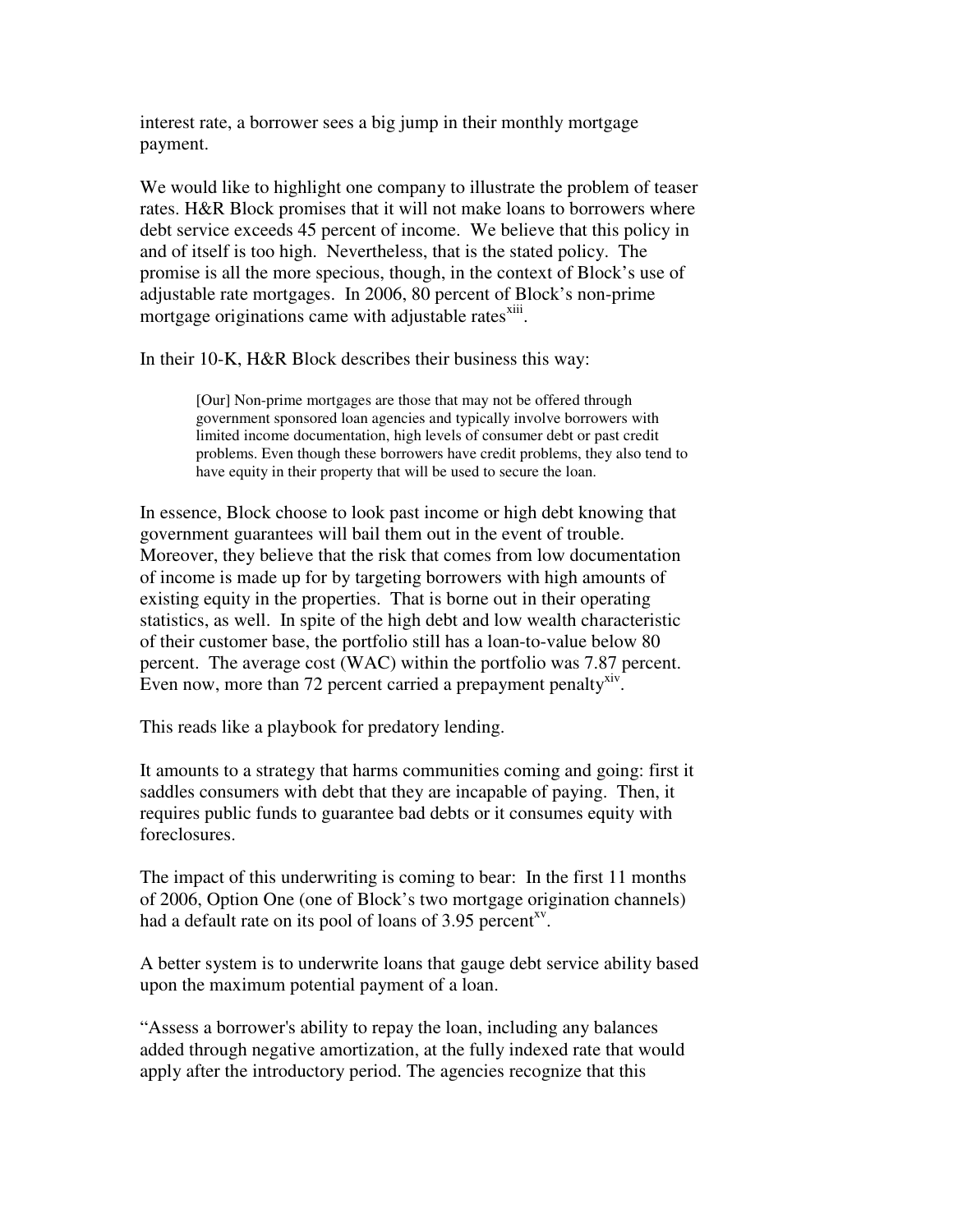requirement differs from underwriting standards at some institutions and are specifically requesting comment on this aspect of the guidance."

### *Investors/Non-occupant Ownership*

In 2005, many people entered the market for mortgages on property ultimately intended to become rental units.

For many borrowers, 2005 represented an opportunity to take advantage of historically low interest rates. HMDA data taken in North Carolina confirms this. The next table shows the extent of mortgage origination by non-owner home purchasers.

| <b>MSA</b>            | total   | Owner<br>Occupied | Not Owner<br>Occupied | PCT Not<br>Owner |
|-----------------------|---------|-------------------|-----------------------|------------------|
| rural                 | 96,292  | 77,178            | 18,454                | 19.2 %           |
| ASHEVILLE, NC         | 18,399  | 15,257            | 3,051                 | 16.6 $\%$        |
| <b>BURLINGTON, NC</b> | 5,241   | 4,660             | 559                   | $10.7\%$         |
| CHARLOTTE-            | 83,345  | 72,996            | 9,979                 | $12.0\%$         |
| GASTONIA-CONCORD      |         |                   |                       |                  |
| DURHAM, NC            | 20,978  | 18,256            | 2,626                 | 12.5 %           |
| FAYETTEVILLE, NC      | 13,701  | 11,914            | 1,615                 | $11.8\%$         |
| GOLDSBORO, NC         | 3,720   | 3,277             | 426                   | $11.5\%$         |
| GREENSBORO-HIGH       | 30,071  | 26,304            | 3,586                 | 11.9%            |
| POINT, NC             |         |                   |                       |                  |
| <b>GREENVILLE, NC</b> | 6,397   | 5,332             | 1,025                 | $16.0\%$         |
| HICKORY-LENOIR-       | 12,033  | 10,742            | 1,230                 | $10.2\%$         |
| MORGANTON, NC         |         |                   |                       |                  |
| JACKSONVILLE, NC      | 6,915   | 5,574             | 1,306                 | 18.9%            |
| RALEIGH-CARY, NC      | 58,397  | 52,457            | 5,660                 | $9.7\%$          |
| ROCKY MOUNT, NC       | 4,372   | 3,756             | 594                   | 13.6 %           |
| VA BEACH-NORFOLK      | 2,504   | 1,625             | 873                   | 34.9 %           |
| (NC)                  |         |                   |                       |                  |
| WILMINGTON, NC        | 24,866  | 16,422            | 8,303                 | 33.4 %           |
| WINSTON-SALEM, NC     | 19,822  | 17,518            | 2,222                 | $11.2\%$         |
| <b>SUMMARY</b>        | 407,053 | 343,268           | 61,509                | $15.1\%$         |

More than 15 percent of all originations in 2004 went to borrowers who did not intend to live in the home. More than 19,003 of these non-owner occupants took out refinances. Most likely, one common motivation is to buy a home in order to resell it. Another reason might be to acquire a home to make into a rental property.

John Dugan, comptroller of the Currency, notes that "There is no doubt that when several risky features are combined in a single loan, the total risk is greater than the sum of its parts."<sup>xvi</sup>

Brokers have traditionally been rewarded solely upon volume<sup>xvii</sup>.